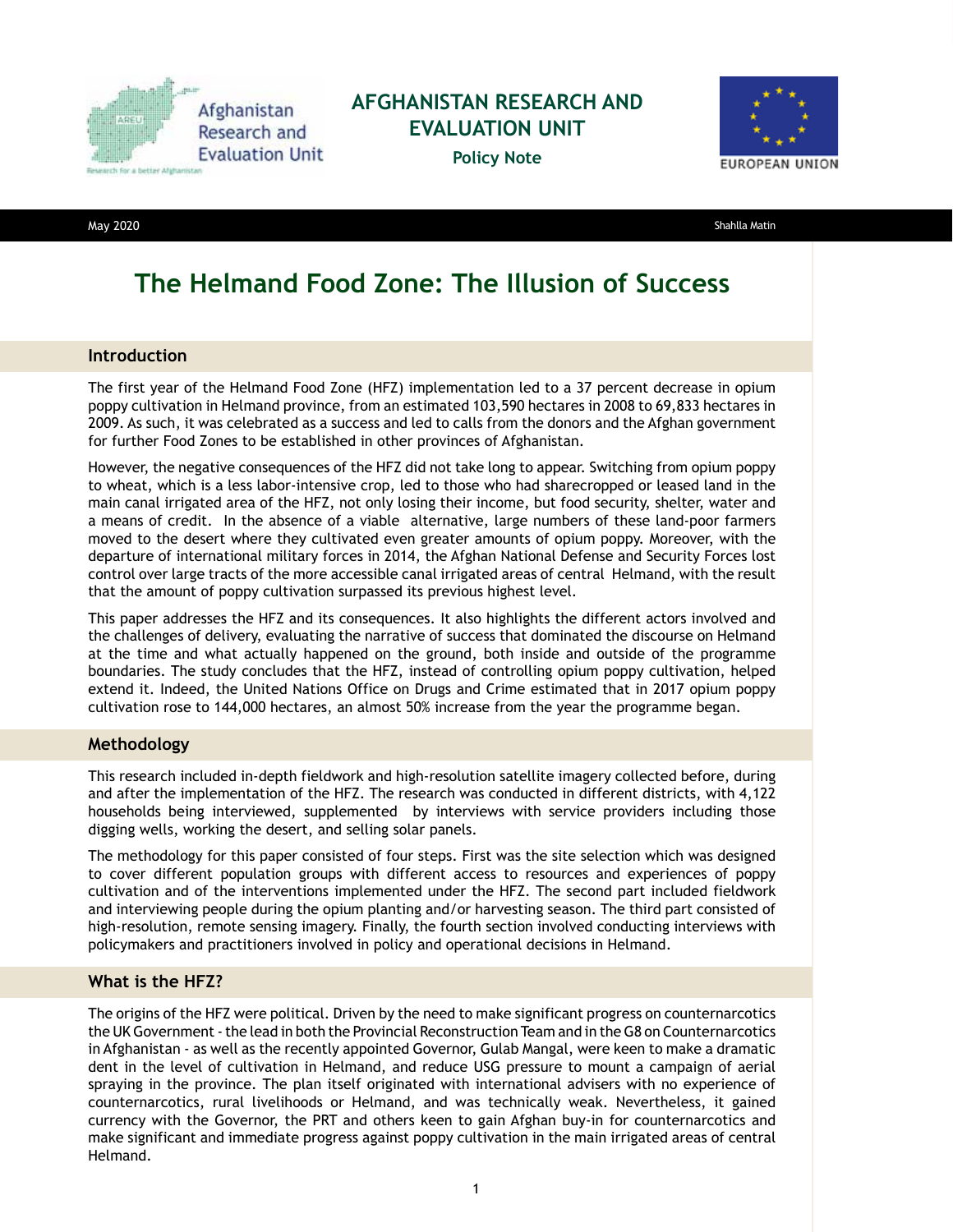#### **Key findings**

The HFZ had three initiatives: the first was an information campaign aimed at deterring the planting of poppy; the second was to provide farmers with agricultural inputs so that farmers would have an alternative, with an overwhelming focus on wheat, and fertilisers; and the third was an eradication campaign that began each spring.

In the three-year period, around US\$ 40 million in wheat seed and fertilisers were distributed to 10 districts in Helmand. Inputs were distributed to the farmers in return for a commitment to abandon poppy.

In the environs of Lashkar Gah the population responded to the HFZ, and other programmes of development assistance, by moving out of poppy and cultivating a wide range of other crops, supplementing their income with non agricultural jobs, such as trading, construction and other wage labour opportunities associated with the surge in international troops and investment.

However, beyond the environs of Lashkar Gah, opportunities were less frequent, and the incomes were lower. Farmers in these areas did not have the same exposure to the kind of physical and social infrastructure that those nearer the city could take advantage of to improve their quality of life.

In those areas beyond the environs of Lashkar Gah a focus on wheat, which had widely different input requirements, particularly much lower labour intensity, caused tenant farmers or sharecroppers to lose their jobs and land. Without land, an income, food security, water, credit and shelter, they had little choice but to move to the former desert areas and cultivate opium poppy and were encouraged to grow even greater amounts by more unfavorable land tenure arrangements, with the faint prospect that they, too, might be able to buy some desert land if only they had "a good year." The land-poor were typically paid one-third of the final opium crop in the canal-irrigated areas of Nad e Ali, Marjah and Lashkar Gah, whereas they received only one-fifth of the crop in the former desert areas. As a result, once in the former desert areas, sharecropping households were compelled to cultivate more land with poppy just to maintain the same standard of living as they had in the HFZ.

Without targeted assistance and with less land available for sharecropping or lease within the canalirrigated areas of the HFZ, the land-poor moved to the area north of the B oghra canal in search of land (see following figure).



*Figure 1 : Year of settlement in area north of the Boghra, by land tenure, 1994-2018*

Those who owned land in this area were responsive to this inflow of cheap and relatively skilled labor. At this point, much of the land north of the Boghra canal had been already captured and distributed through gifting or by sale at a rather nominal price, yet significant amounts remained idle. The HFZ helped create a bountiful supply of labour in need of land and a viable income, which prompted greater amounts of poppy to be grown.

The population in the area north of the Boghra was already increasing prior to the HFZ. However, the programme set in place a number of factors that not only led to an increasing rate of settlement of the former desert areas but larger parts of the area being brought under cultivation and into more intensive opium production. By 2018, there were as many as 600,000 people living on almost 60,000 hectares of agricultural land, whereas in 2002, less than 10,000 people occupied 882 hectares. Already the most prolific opium poppy growing province - with up to 50% of Afghanistan's annual hectarage - the HFZ played a critical role in Helmand expanding its capacity to produce opium poppy.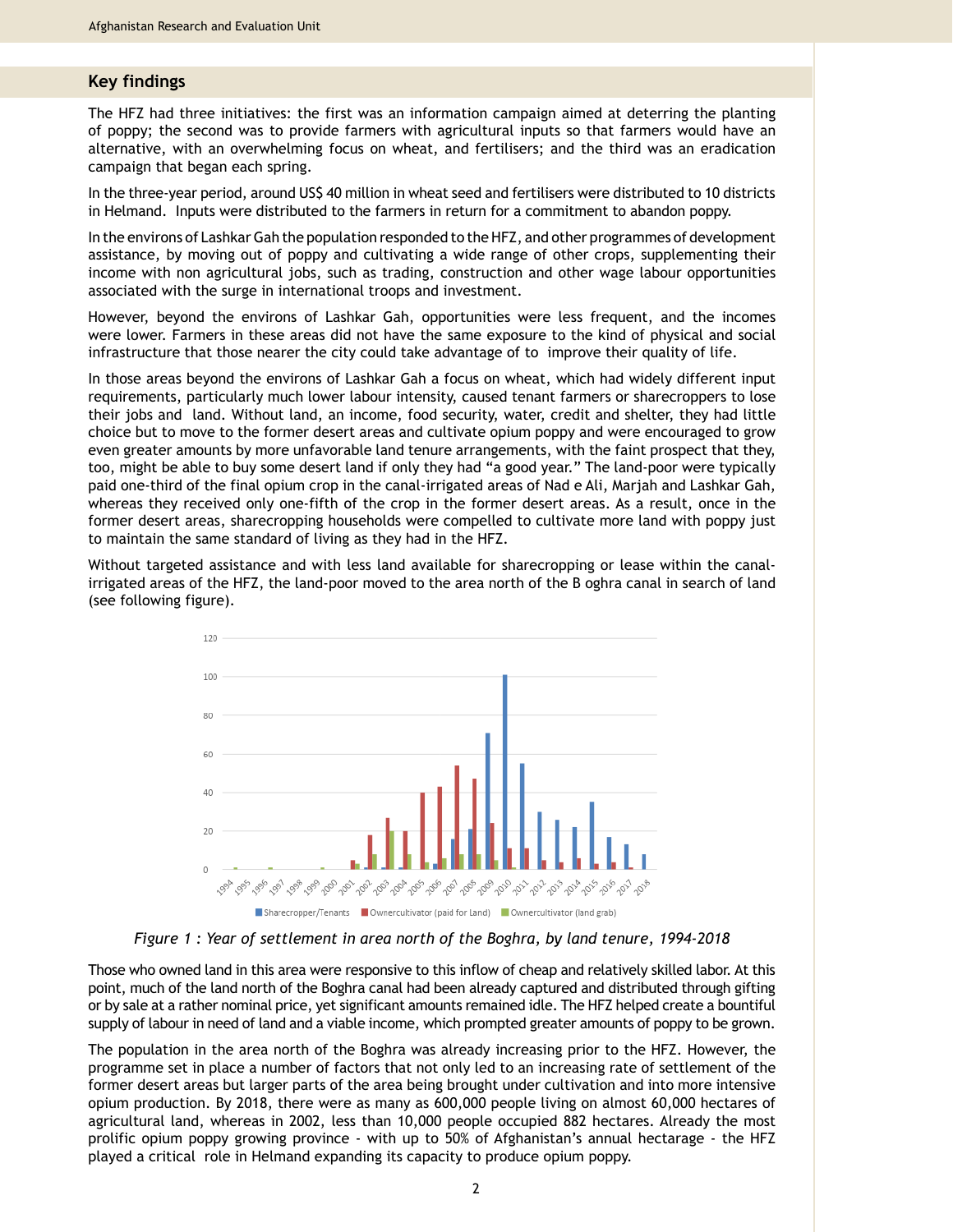Allegations of corruption dominated local perceptions of the HFZ, with a common belief that agricultural input provision (and eradication conducted under the name of the HFZ) favored the governor, the rural elite and their patronage network. A vibrant black market in wheat seed and fertiliser developed in Lashkar Gah, where inputs destined for farmers were sold by village elders and provincial officials. While some senior Afghan officials were arrested and imprisoned for their actions, these cases were viewed locally as the tip of the iceberg. Governor Mangal's reliance on donor patronage from funds to transport and logistics—and his pursuit of an opium ban regardless of the impact on rural lives and livelihoods—increased the perception among farmers that he did not act in the interests of the local population, while further allegations of corruption claimed that the quality seed purchased by the PRT and intended for the farmers was replaced. These practices and their deteriorating economic situation further widened the sense of distance between farmers in districts like Marjah, Nad e Ali and Nahre Seraj and the government.

#### **Recommendations**

HFZ represented a step back in time, it was a classic crop substitution program from the 1970s that attempted to replace a cash crop (poppy) with a food crop (wheat). It failed to draw on decades of experience and lessons learned in the field of rural development in illicit drug crop growing areas, and on work undertaken in Afghanistan before and after the fall of the Taliban regime.

#### **Recommendations - Programme**

- **Look beyond simple and outdated models of crop substitution**. The HFZ idea focused on replacing poppy with wheat. But research in this area shows that the population is interested in applying practices other than poppy only if they realise broader development goals. These goals cannot be summarised in generating income, but also includes health, security, education and other infrastructural services.
- **Recognise that interventions that raise the opportunity cost of labour would have the greatest development impact on opium production**. When other employment opportunities are available then poppy becomes less attractive, as it is more attractive when the labour is cheap or free.
- **Focus development investments in those rural areas where they will both deliver real outcomes and be practicable**. There is a need to consider appropriate mechanisms for delivery of assistance under these suboptimal conditions, development outcomes that can be expected and responses to enduring opium poppy cultivation in these areas, at least in the medium term. Also, policymakers will need to learn to work within this challenging political terrain if the government is not to find itself hemmed into the cities, towns and lower valleys.
- **Effective monitoring and evaluation are critical for programming in conflict-affected environments.** More systematic independent impact monitoring is required that gives greater weight to the experiences of, and effects on primary stakeholders, drawing on research on the ground and high-resolution satellite imagery in order that programmes can be realigned where possible, or even canceled where they are failing and leading to costs that far outweigh the benefits.
- **Use performance measurements to prioritise the assessment of crop and income diversification.** Experience demonstrates that enduring reductions in cultivation are a function of livelihood diversification, of movement into high-value horticultural crops (which allow reductions in staples like wheat and maize) and of the availability of non-farm income.

#### **Recommendations – National**

- **Assess all national, multilateral and bilateral development programmes for their impact on the production, trade and use of opium and of its derivatives**. These counternarcotics assessments should be a mandatory feature of the approval process for financial and technical assistance that lies with the Ministry of Finance. The format for these assessments should draw on the guidelines that were developed by the World Bank for counternarcotics mainstreaming in 2007 but have been largely ignored.
- **Conduct a comprehensive counternarcotics review of the National Priority Programmes.**  This review will ensure that those responsible for these programmes understand the impact they might have on the illicit drug problem, and take steps to maximise positive impacts when conducting such activities. In particular, there is a need to build synergies between different sectoral interventions through area-based planning in order to maximise both development and counternarcotics outcomes.